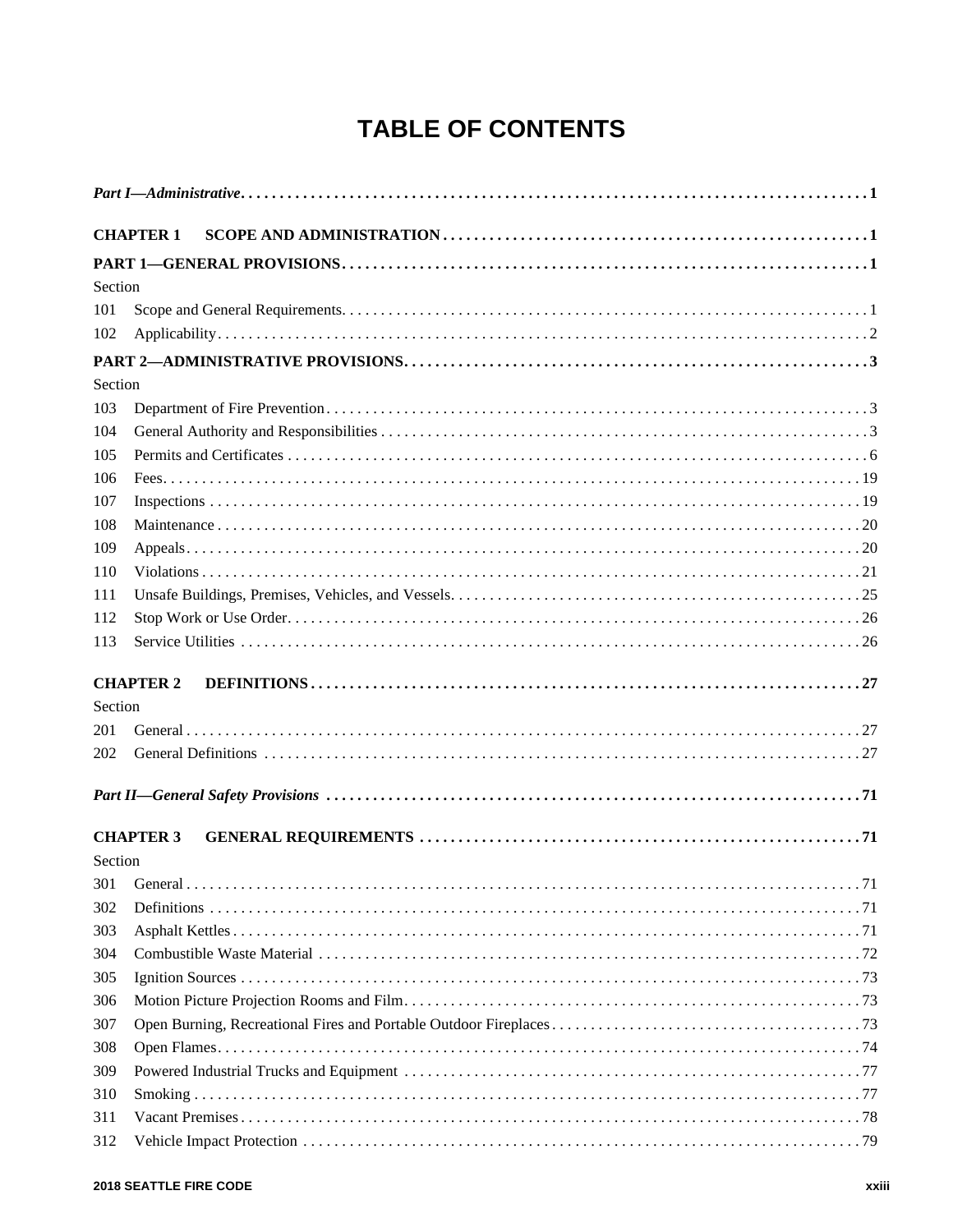## **TABLE OF CONTENTS**

| 313     |                  |
|---------|------------------|
| 314     |                  |
| 315     |                  |
| 316     |                  |
| 317     |                  |
| 318     |                  |
| 319     |                  |
|         | <b>CHAPTER 4</b> |
| Section |                  |
| 401     |                  |
| 402     |                  |
| 403     |                  |
| 404     |                  |
| 405     |                  |
| 406     |                  |
| 407     |                  |
|         |                  |
|         |                  |
|         | <b>CHAPTER 5</b> |
| Section |                  |
| 501     |                  |
| 502     |                  |
| 503     |                  |
| 504     |                  |
| 505     |                  |
| 506     |                  |
| 507     |                  |
| 508     |                  |
| 509     |                  |
| 510     |                  |
|         | <b>CHAPTER 6</b> |
| Section |                  |
| 601     |                  |
| 602     |                  |
| 603     |                  |
| 604     |                  |
| 605     |                  |
| 606     |                  |
| 607     |                  |
| 608     |                  |
| 609     |                  |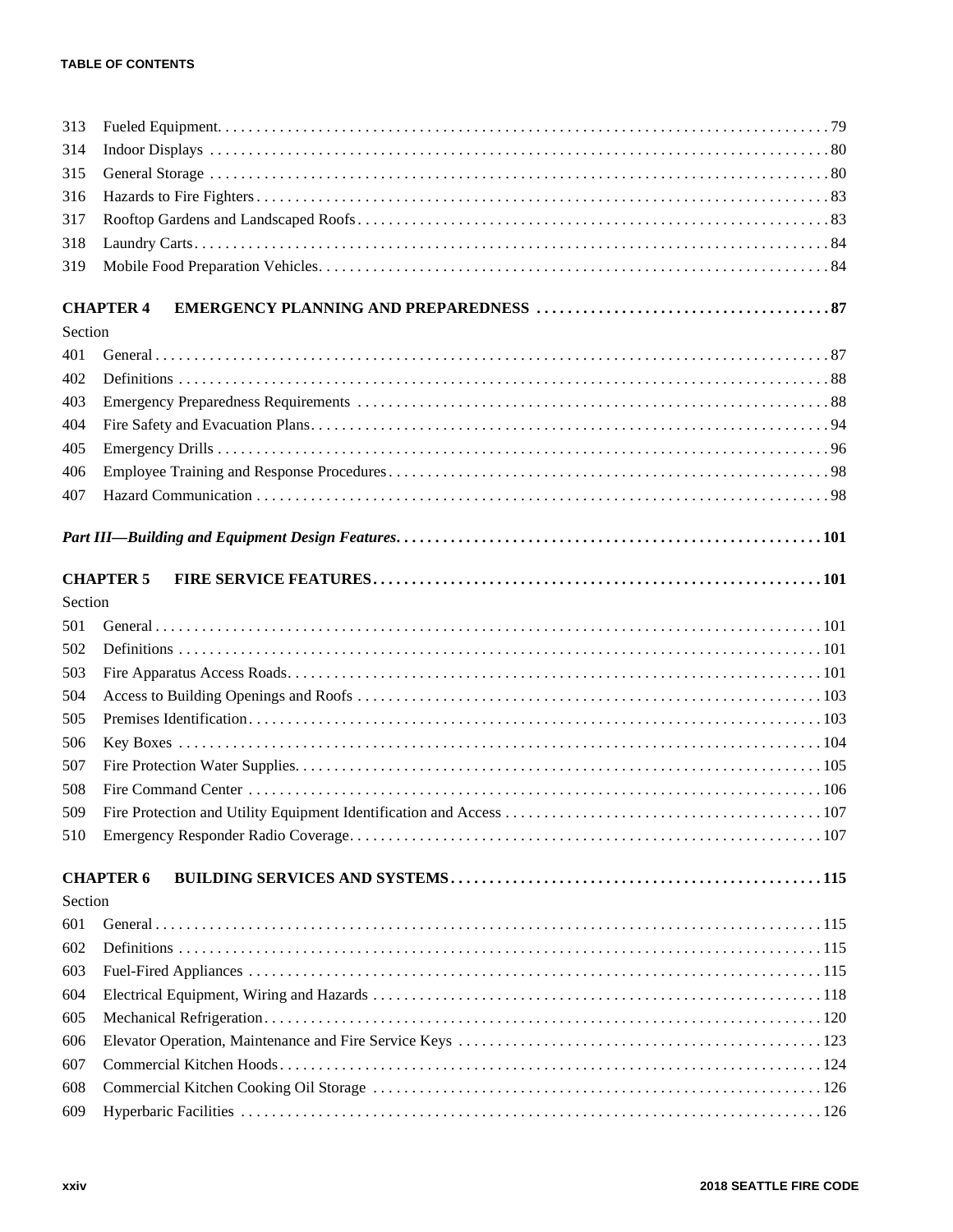|            | <b>CHAPTER 7</b>                                                                               |
|------------|------------------------------------------------------------------------------------------------|
| Section    |                                                                                                |
| 701        |                                                                                                |
| 702        |                                                                                                |
| 703        |                                                                                                |
| 704        |                                                                                                |
| 705        |                                                                                                |
| 706        |                                                                                                |
| 707        |                                                                                                |
|            |                                                                                                |
| Section    | <b>CHAPTER 8</b><br>INTERIOR FINISH, DECORATIVE MATERIALS AND FURNISHINGS 131                  |
|            |                                                                                                |
| 801        |                                                                                                |
| 802        |                                                                                                |
| 803        |                                                                                                |
| 804        |                                                                                                |
| 805        |                                                                                                |
| 806        |                                                                                                |
| 807        |                                                                                                |
| 808        | Furnishings Other Than Upholstered Furniture and Mattresses or Decorative Materials in New and |
|            |                                                                                                |
|            | <b>CHAPTER 9</b>                                                                               |
| Section    |                                                                                                |
| 901        |                                                                                                |
| 902        |                                                                                                |
| 903        |                                                                                                |
| 904        |                                                                                                |
| 905        |                                                                                                |
| 906        |                                                                                                |
| 907        |                                                                                                |
| 908        |                                                                                                |
| 909        |                                                                                                |
| 910        |                                                                                                |
| 911        |                                                                                                |
| 912        |                                                                                                |
| 913        |                                                                                                |
| 914        | Fire Protection Based on Special Detailed Requirements of Use and Occupancy 197                |
| 915        |                                                                                                |
| 916        |                                                                                                |
|            |                                                                                                |
|            |                                                                                                |
| 917<br>918 |                                                                                                |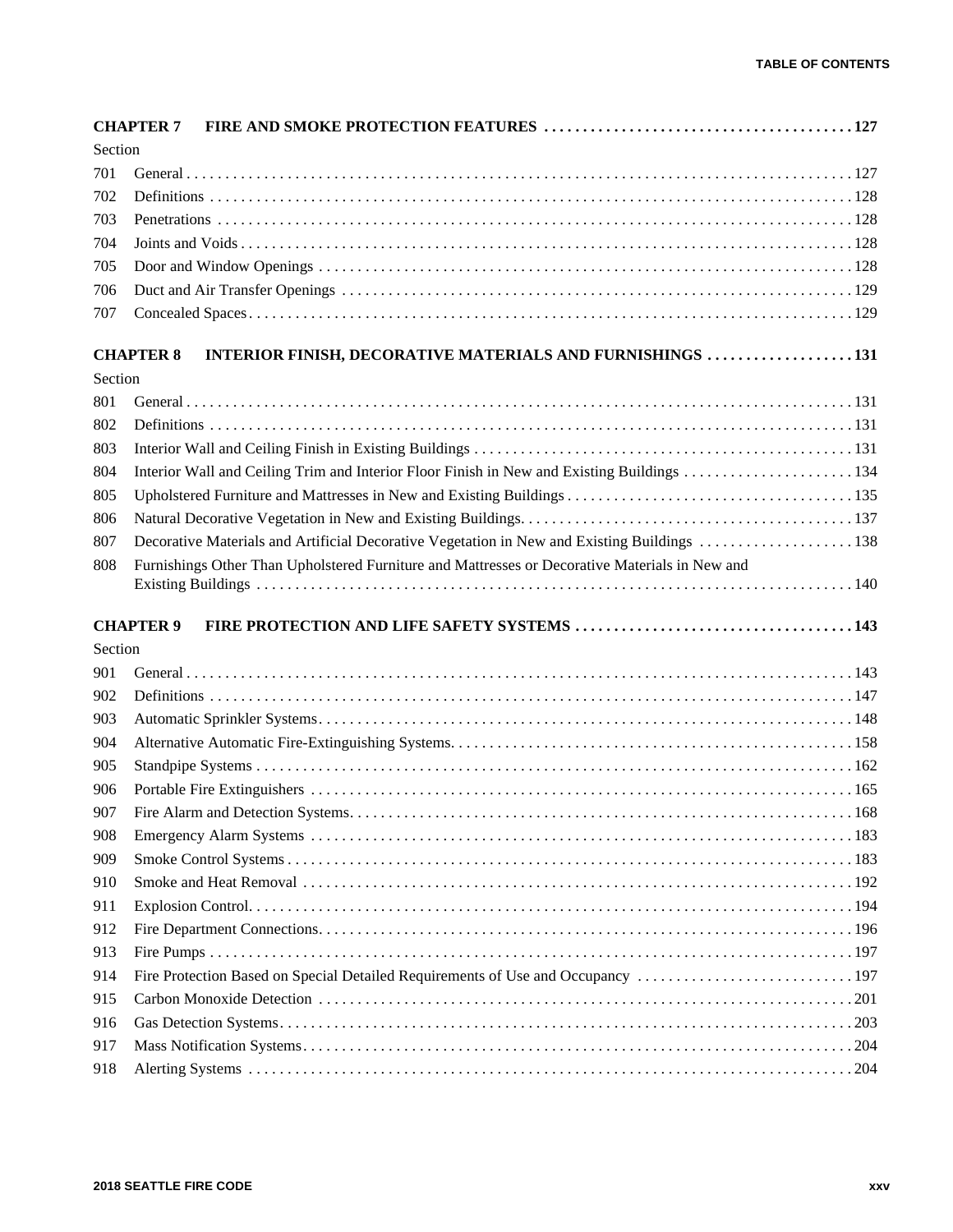| Section |  |
|---------|--|
|         |  |
|         |  |
|         |  |
|         |  |
|         |  |
|         |  |
|         |  |
|         |  |
|         |  |
|         |  |
|         |  |
|         |  |
|         |  |
|         |  |
|         |  |
|         |  |
|         |  |
|         |  |
|         |  |
|         |  |
|         |  |
|         |  |
|         |  |
|         |  |
|         |  |
|         |  |
|         |  |
|         |  |
|         |  |
|         |  |
|         |  |
|         |  |
| Section |  |
|         |  |
|         |  |
|         |  |
|         |  |
|         |  |
|         |  |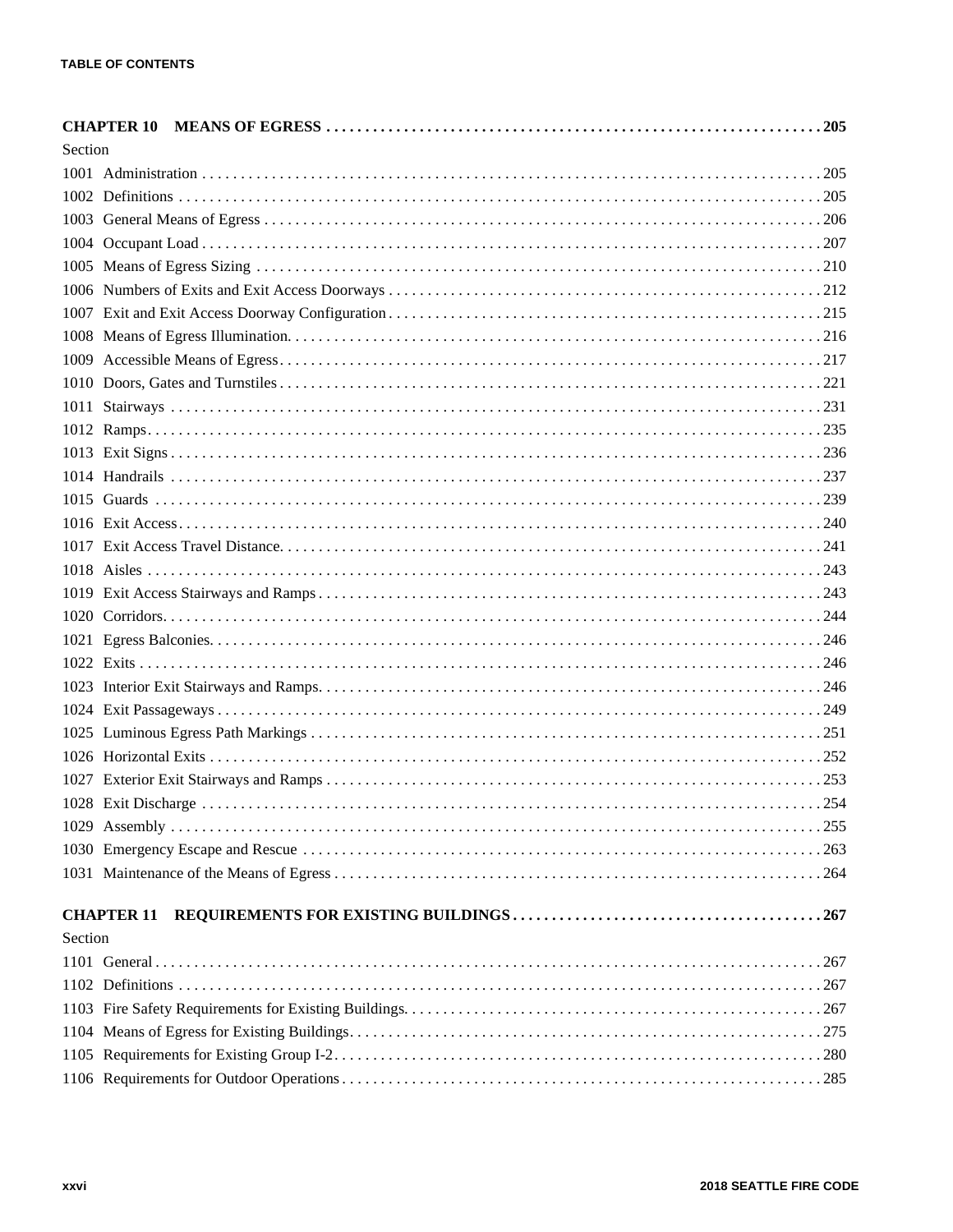| Section |                   |                                                         |  |
|---------|-------------------|---------------------------------------------------------|--|
|         |                   |                                                         |  |
|         |                   |                                                         |  |
|         |                   |                                                         |  |
|         |                   |                                                         |  |
|         |                   |                                                         |  |
|         |                   |                                                         |  |
|         |                   |                                                         |  |
|         |                   |                                                         |  |
|         |                   |                                                         |  |
| Section |                   |                                                         |  |
|         |                   |                                                         |  |
|         |                   |                                                         |  |
|         |                   |                                                         |  |
|         |                   |                                                         |  |
|         |                   |                                                         |  |
|         |                   |                                                         |  |
|         |                   |                                                         |  |
|         |                   |                                                         |  |
| Section |                   |                                                         |  |
|         |                   |                                                         |  |
|         |                   |                                                         |  |
|         |                   |                                                         |  |
|         |                   |                                                         |  |
|         |                   |                                                         |  |
|         |                   |                                                         |  |
|         |                   |                                                         |  |
|         |                   |                                                         |  |
|         |                   |                                                         |  |
| Section |                   |                                                         |  |
|         |                   |                                                         |  |
|         |                   |                                                         |  |
|         |                   |                                                         |  |
|         |                   |                                                         |  |
|         | <b>CHAPTER 23</b> | MOTOR FUEL-DISPENSING FACILITIES AND REPAIR GARAGES 319 |  |
| Section |                   |                                                         |  |
|         |                   |                                                         |  |
|         |                   |                                                         |  |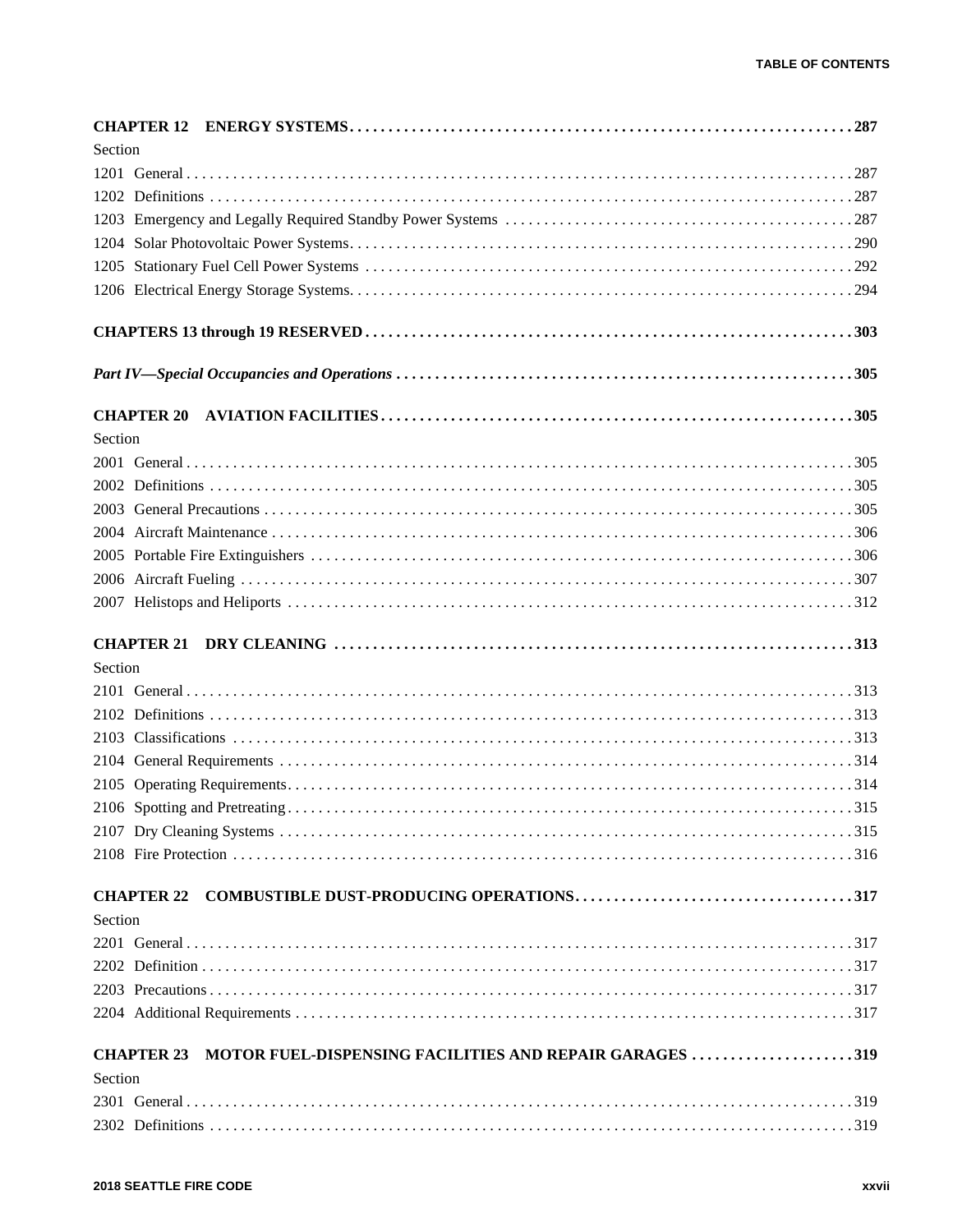| Section |  |
|---------|--|
|         |  |
|         |  |
|         |  |
|         |  |
|         |  |
|         |  |
|         |  |
|         |  |
|         |  |
|         |  |
|         |  |
| Section |  |
|         |  |
|         |  |
|         |  |
|         |  |
|         |  |
|         |  |
|         |  |
| Section |  |
|         |  |
|         |  |
|         |  |
|         |  |
|         |  |
| Section |  |
|         |  |
|         |  |
|         |  |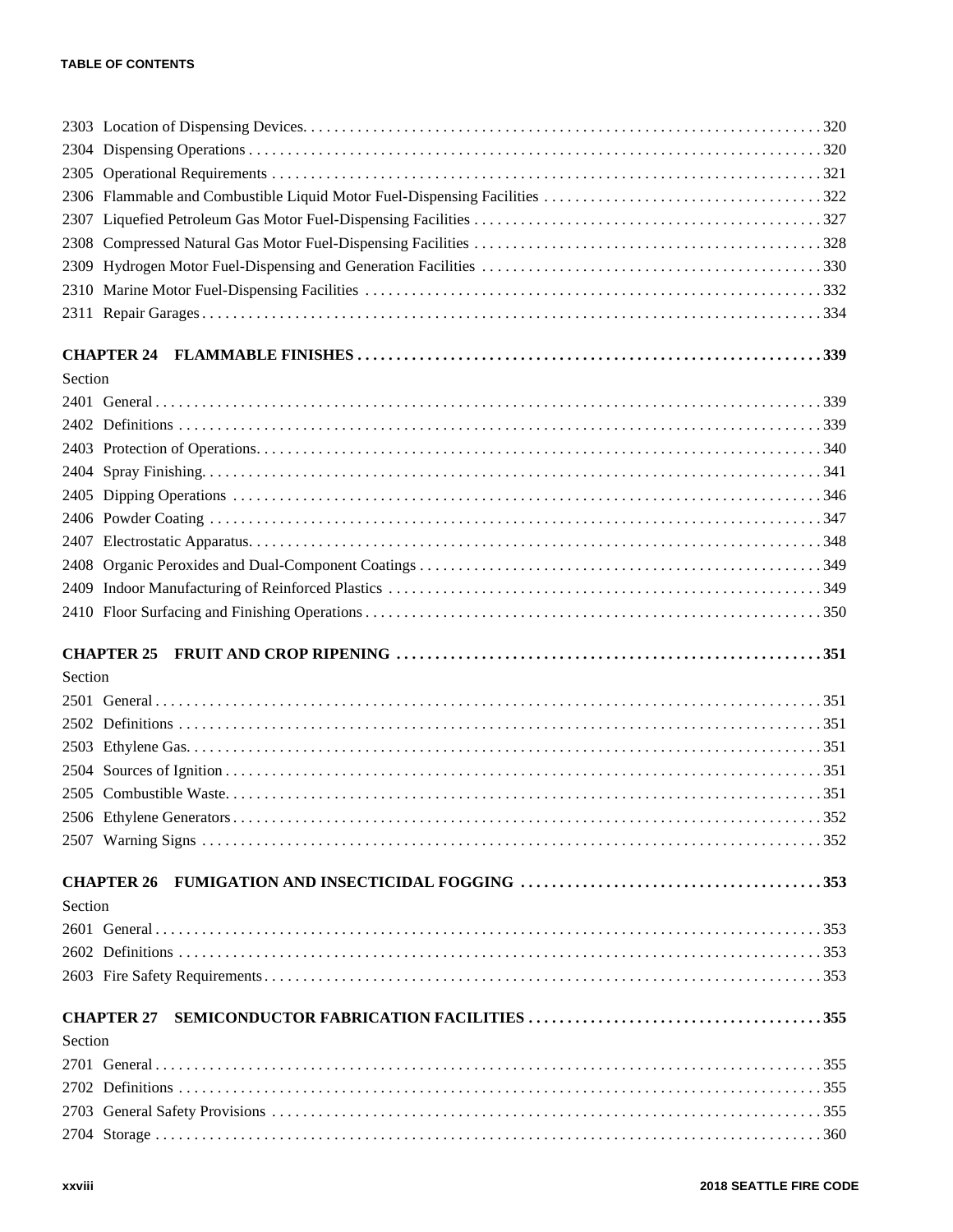|         | <b>CHAPTER 28</b><br>LUMBER YARDS AND AGRO-INDUSTRIAL, SOLID BIOMASS AND                                                                                                                   |
|---------|--------------------------------------------------------------------------------------------------------------------------------------------------------------------------------------------|
| Section |                                                                                                                                                                                            |
|         |                                                                                                                                                                                            |
|         |                                                                                                                                                                                            |
|         |                                                                                                                                                                                            |
|         |                                                                                                                                                                                            |
|         |                                                                                                                                                                                            |
|         |                                                                                                                                                                                            |
|         | 2807 Storage of Wood Chips and Hogged Material Associated With Timber and Lumber Production Facilities 369                                                                                 |
| 2808    | Storage and Processing of Wood Chips, Hogged Material, Fines, Compost, Solid Biomass Feedstock<br>and Raw Product Associated With Yard Waste, Agro-Industrial and Recycling Facilities 369 |
|         |                                                                                                                                                                                            |
|         |                                                                                                                                                                                            |
|         | <b>CHAPTER 29</b>                                                                                                                                                                          |
| Section |                                                                                                                                                                                            |
|         |                                                                                                                                                                                            |
|         |                                                                                                                                                                                            |
|         |                                                                                                                                                                                            |
|         |                                                                                                                                                                                            |
|         |                                                                                                                                                                                            |
|         |                                                                                                                                                                                            |
|         |                                                                                                                                                                                            |
|         |                                                                                                                                                                                            |
|         |                                                                                                                                                                                            |
| Section | <b>CHAPTER 30</b>                                                                                                                                                                          |
|         |                                                                                                                                                                                            |
|         |                                                                                                                                                                                            |
|         |                                                                                                                                                                                            |
|         |                                                                                                                                                                                            |
|         |                                                                                                                                                                                            |
|         |                                                                                                                                                                                            |
|         |                                                                                                                                                                                            |
|         | <b>CHAPTER 31</b><br>TENTS, TEMPORARY SPECIAL EVENT STRUCTURES AND OTHER                                                                                                                   |
| Section |                                                                                                                                                                                            |
|         |                                                                                                                                                                                            |
|         |                                                                                                                                                                                            |
|         |                                                                                                                                                                                            |
|         |                                                                                                                                                                                            |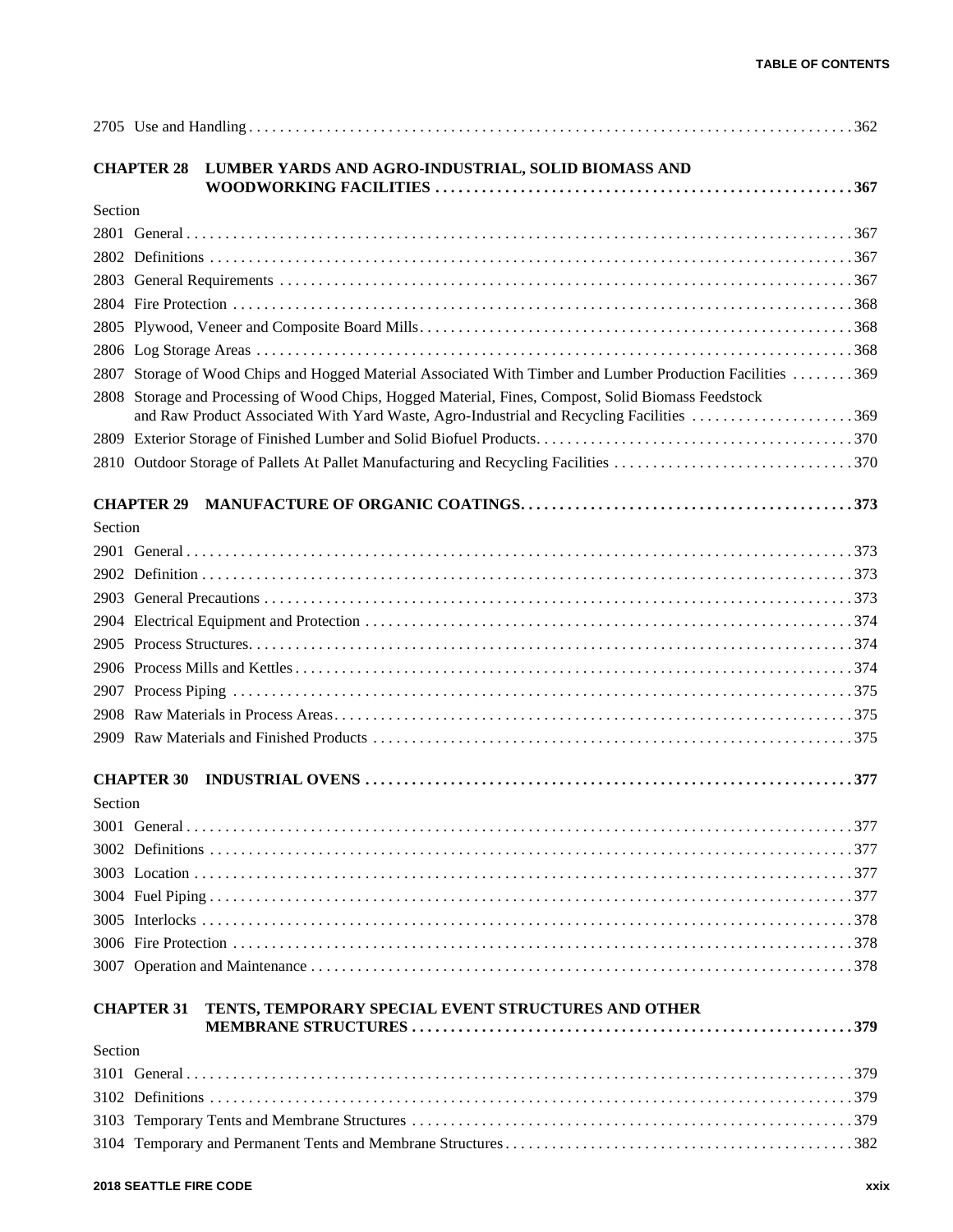|         | <b>CHAPTER 32</b>                                                      |
|---------|------------------------------------------------------------------------|
| Section |                                                                        |
|         |                                                                        |
|         |                                                                        |
|         |                                                                        |
|         |                                                                        |
| 3205    |                                                                        |
|         |                                                                        |
|         |                                                                        |
|         |                                                                        |
| 3209    |                                                                        |
|         |                                                                        |
|         | FIRE SAFETY DURING CONSTRUCTION AND DEMOLITION407<br><b>CHAPTER 33</b> |
| Section |                                                                        |
|         |                                                                        |
|         |                                                                        |
|         |                                                                        |
|         |                                                                        |
|         |                                                                        |
|         |                                                                        |
|         |                                                                        |
|         |                                                                        |
|         |                                                                        |
|         |                                                                        |
|         |                                                                        |
|         |                                                                        |
|         |                                                                        |
|         |                                                                        |
|         |                                                                        |
|         |                                                                        |
|         |                                                                        |
|         |                                                                        |
|         | <b>CHAPTER 34</b>                                                      |
| Section |                                                                        |
|         |                                                                        |
|         |                                                                        |
|         |                                                                        |
|         |                                                                        |
|         |                                                                        |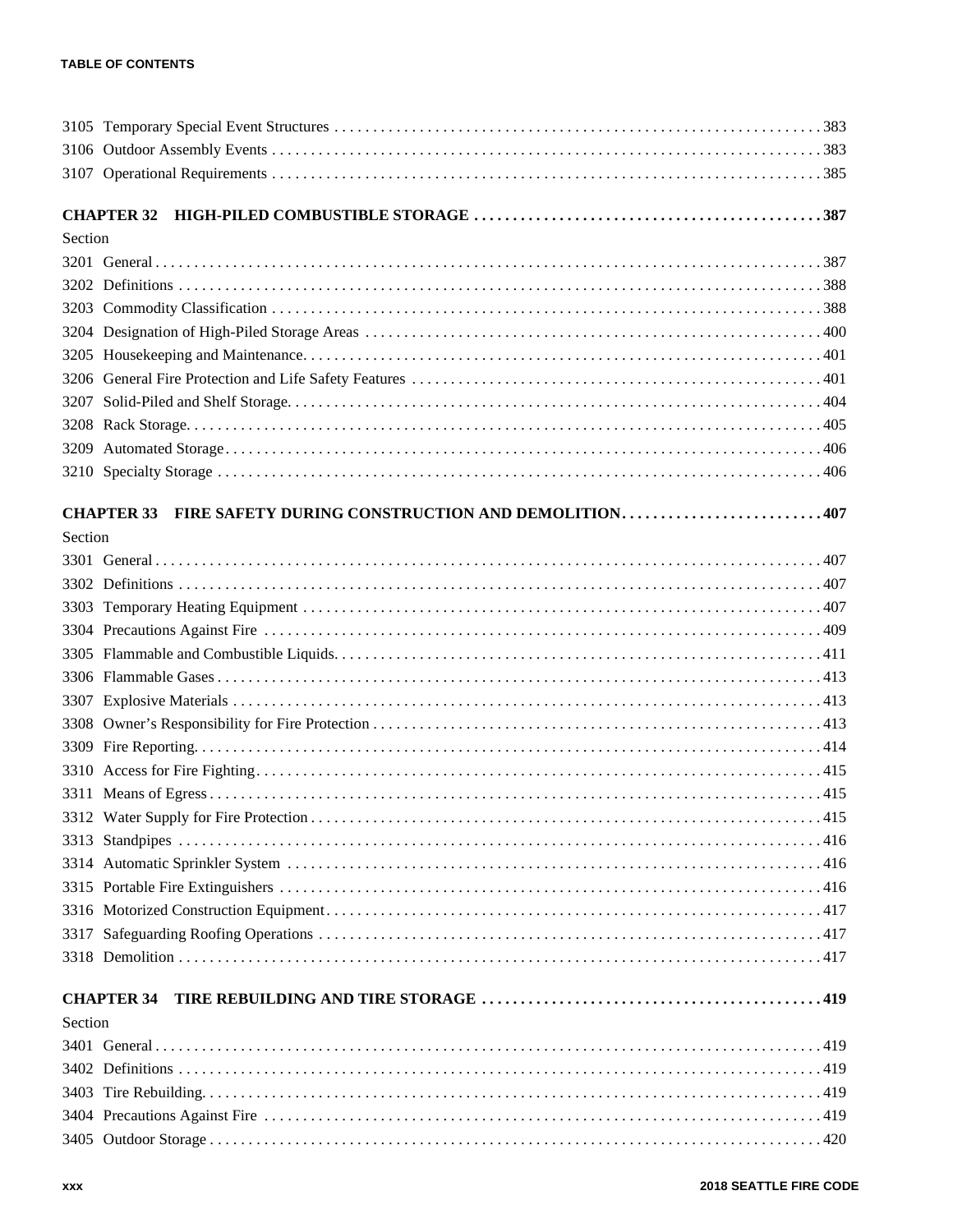|         | <b>CHAPTER 35</b> |
|---------|-------------------|
| Section |                   |
|         |                   |
|         |                   |
|         |                   |
|         |                   |
|         |                   |
|         |                   |
|         |                   |
|         |                   |
|         |                   |
|         |                   |
|         |                   |
|         |                   |
| Section |                   |
|         |                   |
|         |                   |
|         |                   |
|         |                   |
|         |                   |
|         | <b>CHAPTER 37</b> |
| Section |                   |
|         |                   |
|         |                   |
|         |                   |
|         |                   |
|         |                   |
|         | <b>CHAPTER 38</b> |
| Section |                   |
|         |                   |
|         |                   |
|         |                   |
|         |                   |
|         |                   |
|         |                   |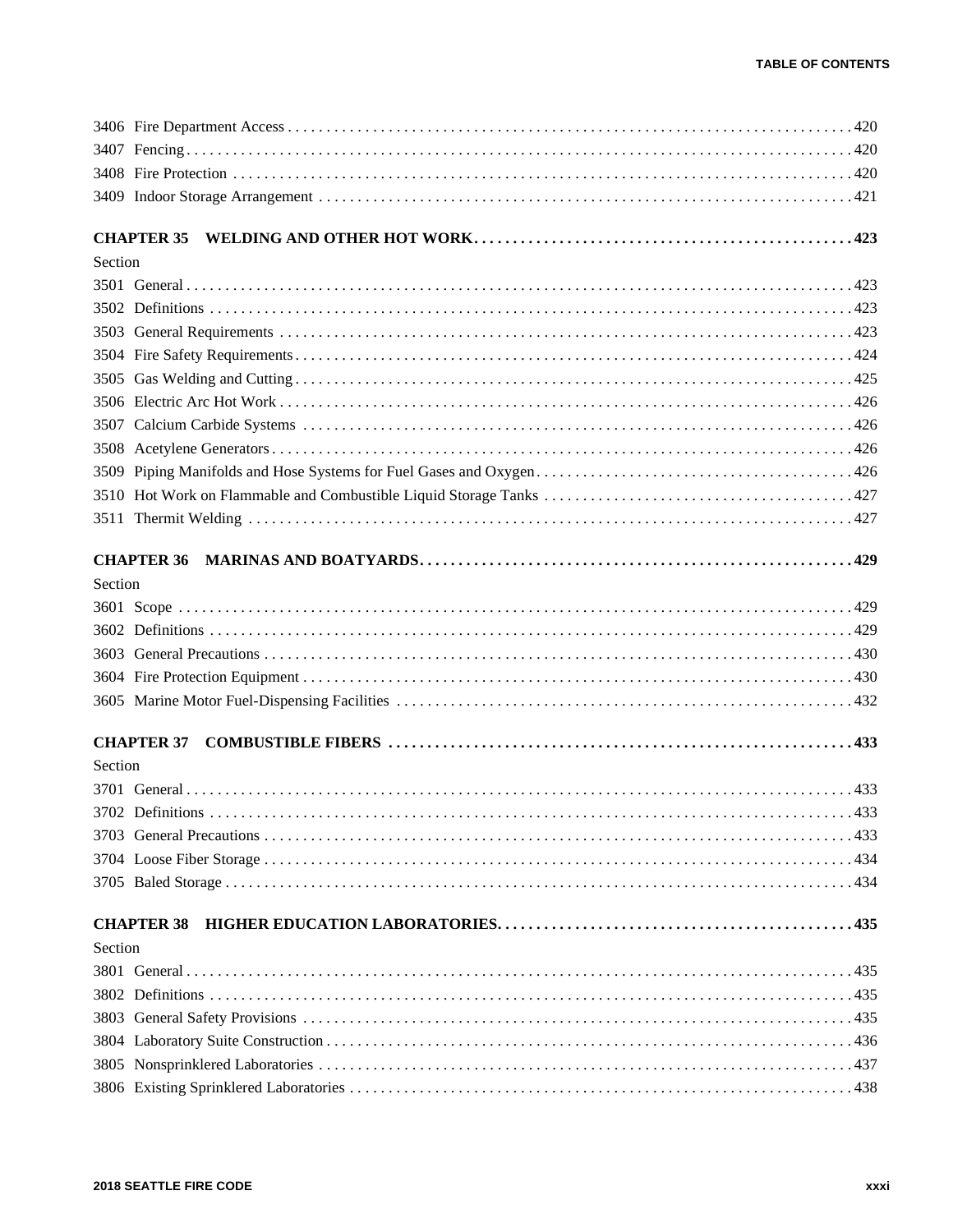| Section           |                                                                        |
|-------------------|------------------------------------------------------------------------|
|                   |                                                                        |
|                   |                                                                        |
|                   |                                                                        |
|                   |                                                                        |
|                   |                                                                        |
| <b>CHAPTER 40</b> | FIXED GUIDEWAY TRANSIT AND PASSENGER RAIL SYSTEMS445                   |
| Section           |                                                                        |
|                   |                                                                        |
|                   | CHAPTER 41 ROAD TUNNELS, BRIDGES AND OTHER LIMITED ACCESS HIGHWAYS 455 |
| Section           |                                                                        |
|                   |                                                                        |
|                   |                                                                        |
|                   |                                                                        |
|                   |                                                                        |
| <b>CHAPTER 50</b> |                                                                        |
| Section           |                                                                        |
|                   |                                                                        |
|                   |                                                                        |
|                   |                                                                        |
|                   |                                                                        |
|                   |                                                                        |
|                   |                                                                        |
| Section           |                                                                        |
|                   |                                                                        |
|                   |                                                                        |
|                   |                                                                        |
|                   |                                                                        |
|                   |                                                                        |
|                   |                                                                        |
|                   |                                                                        |
| <b>CHAPTER 52</b> |                                                                        |
| <b>CHAPTER 53</b> |                                                                        |
| Section           |                                                                        |
|                   |                                                                        |
|                   |                                                                        |
|                   |                                                                        |
|                   |                                                                        |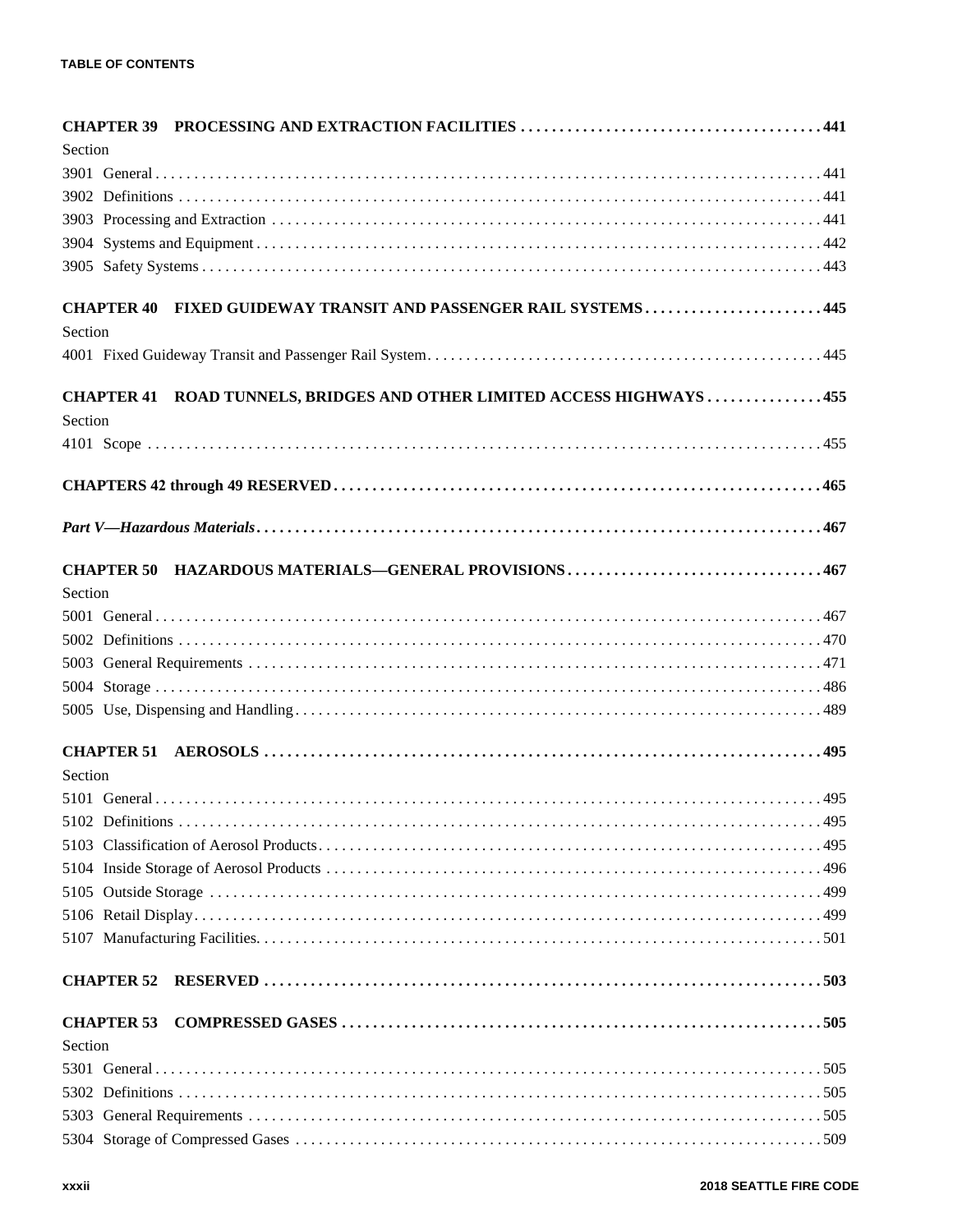| Section                                                                                    |  |
|--------------------------------------------------------------------------------------------|--|
| FLAMMABLE GASES AND FLAMMABLE CRYOGENIC FLUIDS 589<br><b>CHAPTER 58</b>                    |  |
|                                                                                            |  |
|                                                                                            |  |
|                                                                                            |  |
|                                                                                            |  |
|                                                                                            |  |
|                                                                                            |  |
|                                                                                            |  |
| Section                                                                                    |  |
|                                                                                            |  |
|                                                                                            |  |
|                                                                                            |  |
|                                                                                            |  |
|                                                                                            |  |
| 5605 Manufacture, Assembly and Testing of Explosives, Explosive Materials and Fireworks534 |  |
|                                                                                            |  |
|                                                                                            |  |
|                                                                                            |  |
|                                                                                            |  |
| Section                                                                                    |  |
|                                                                                            |  |
|                                                                                            |  |
|                                                                                            |  |
|                                                                                            |  |
|                                                                                            |  |
|                                                                                            |  |
|                                                                                            |  |
| Section                                                                                    |  |
|                                                                                            |  |
|                                                                                            |  |
|                                                                                            |  |
|                                                                                            |  |
|                                                                                            |  |
|                                                                                            |  |
| Section                                                                                    |  |
|                                                                                            |  |
|                                                                                            |  |
|                                                                                            |  |
|                                                                                            |  |
|                                                                                            |  |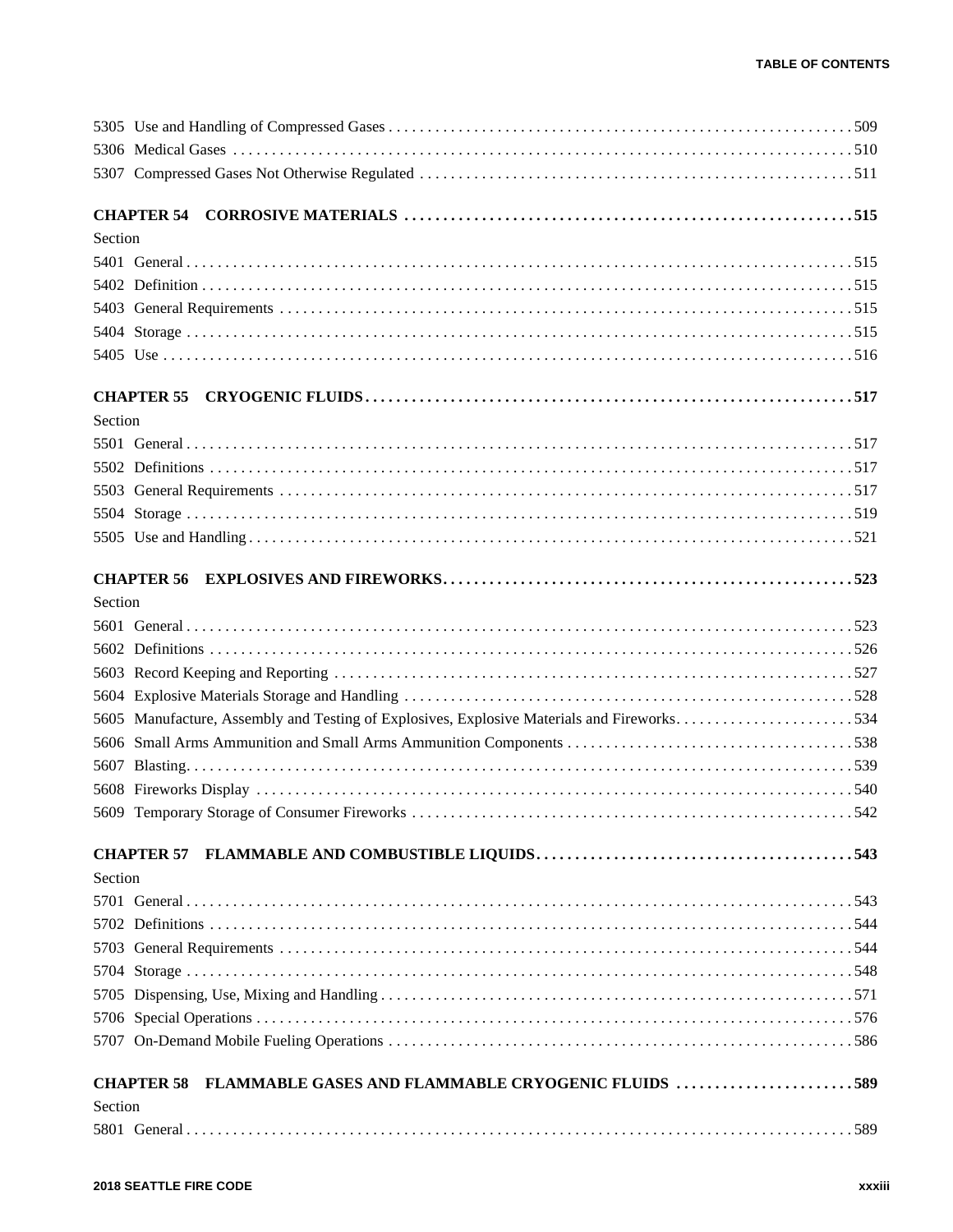| Section |                   |
|---------|-------------------|
|         |                   |
|         |                   |
|         |                   |
|         |                   |
|         |                   |
|         |                   |
|         | <b>CHAPTER 60</b> |
| Section |                   |
|         |                   |
|         |                   |
|         |                   |
|         |                   |
|         |                   |
|         | <b>CHAPTER 61</b> |
| Section |                   |
|         |                   |
|         |                   |
|         |                   |
|         |                   |
|         |                   |
|         |                   |
|         |                   |
|         |                   |
|         |                   |
|         |                   |
|         |                   |
|         |                   |
| Section |                   |
|         |                   |
|         |                   |
|         |                   |
|         |                   |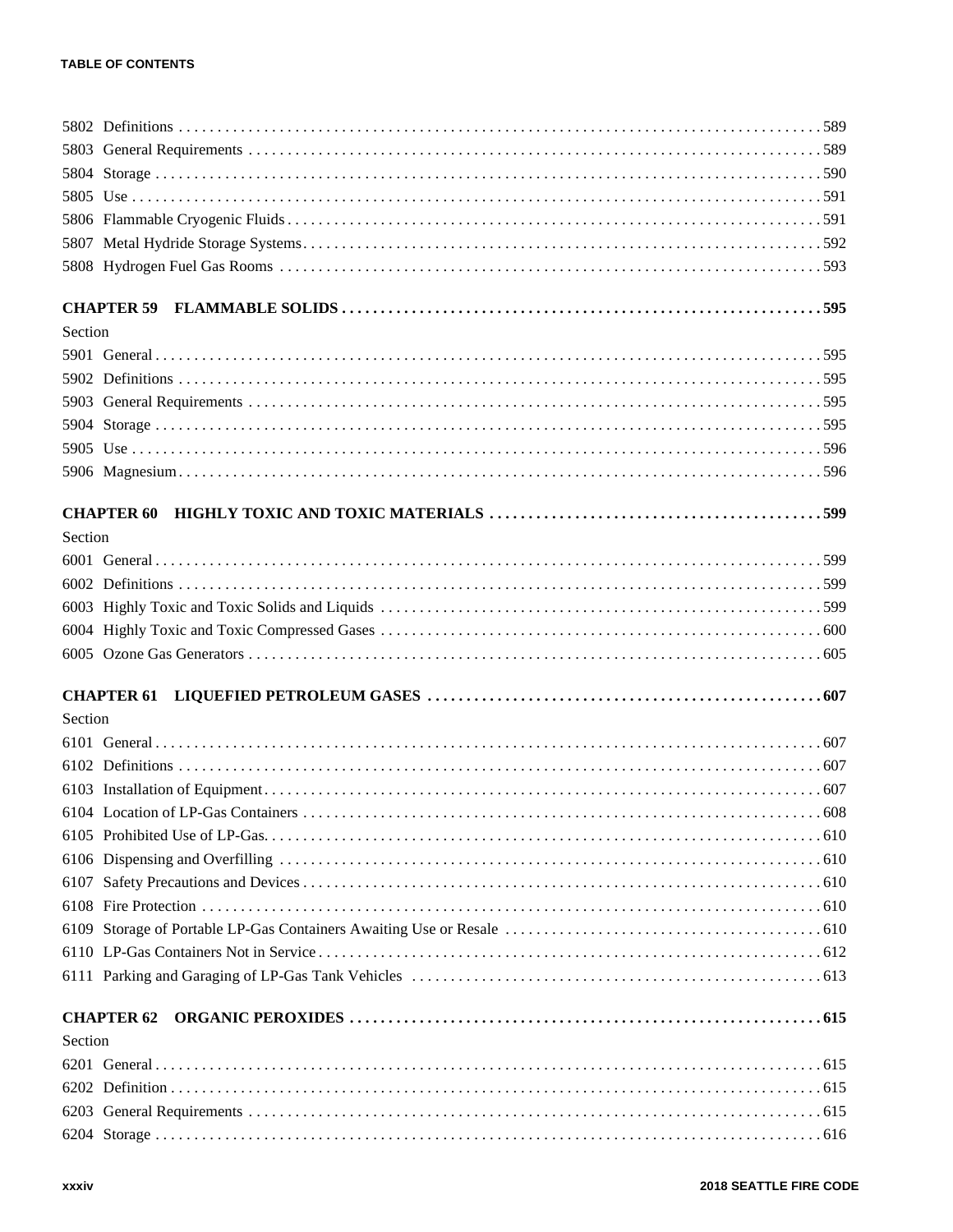| CHAPTER 63 OXIDIZERS, OXIDIZING GASES AND OXIDIZING CRYOGENIC FLUIDS  619 |
|---------------------------------------------------------------------------|
| Section                                                                   |
|                                                                           |
|                                                                           |
|                                                                           |
|                                                                           |
|                                                                           |
|                                                                           |
|                                                                           |
| Section                                                                   |
|                                                                           |
|                                                                           |
|                                                                           |
|                                                                           |
|                                                                           |
|                                                                           |
| Section                                                                   |
|                                                                           |
|                                                                           |
|                                                                           |
|                                                                           |
|                                                                           |
| Section                                                                   |
|                                                                           |
|                                                                           |
|                                                                           |
|                                                                           |
|                                                                           |
|                                                                           |
| Section                                                                   |
|                                                                           |
|                                                                           |
|                                                                           |
|                                                                           |
|                                                                           |
|                                                                           |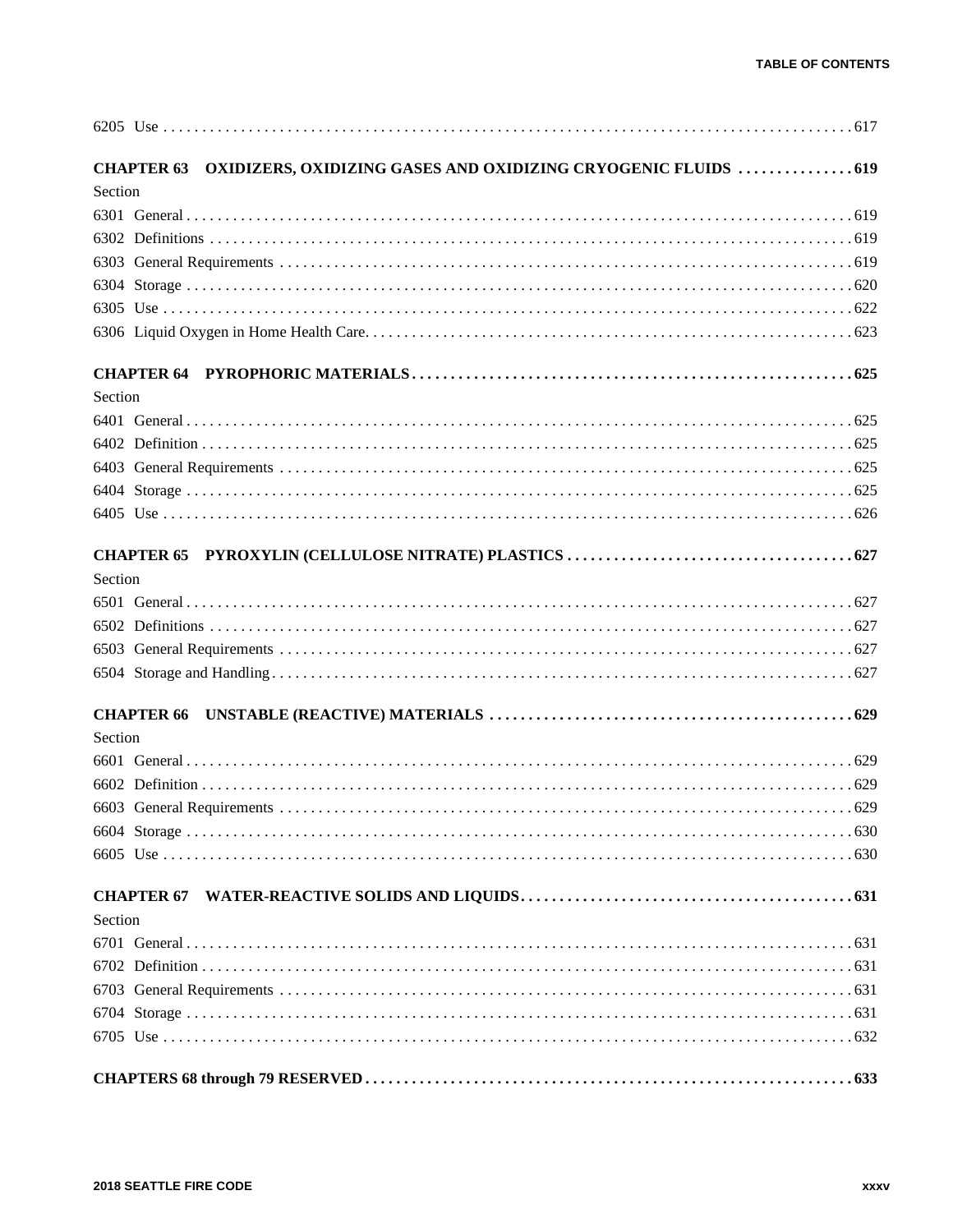| <b>CHAPTER 90</b><br>Section |  |  |
|------------------------------|--|--|
|                              |  |  |
|                              |  |  |
| <b>CHAPTER 91</b><br>Section |  |  |
|                              |  |  |
|                              |  |  |
|                              |  |  |
|                              |  |  |
| <b>CHAPTER 92</b>            |  |  |
| Section                      |  |  |
|                              |  |  |
|                              |  |  |
|                              |  |  |
| <b>CHAPTER 93</b>            |  |  |
| Section                      |  |  |
|                              |  |  |
|                              |  |  |
|                              |  |  |
|                              |  |  |
|                              |  |  |
|                              |  |  |
|                              |  |  |
|                              |  |  |
|                              |  |  |
|                              |  |  |
| Section                      |  |  |
|                              |  |  |
|                              |  |  |
|                              |  |  |
|                              |  |  |
|                              |  |  |
|                              |  |  |
|                              |  |  |
|                              |  |  |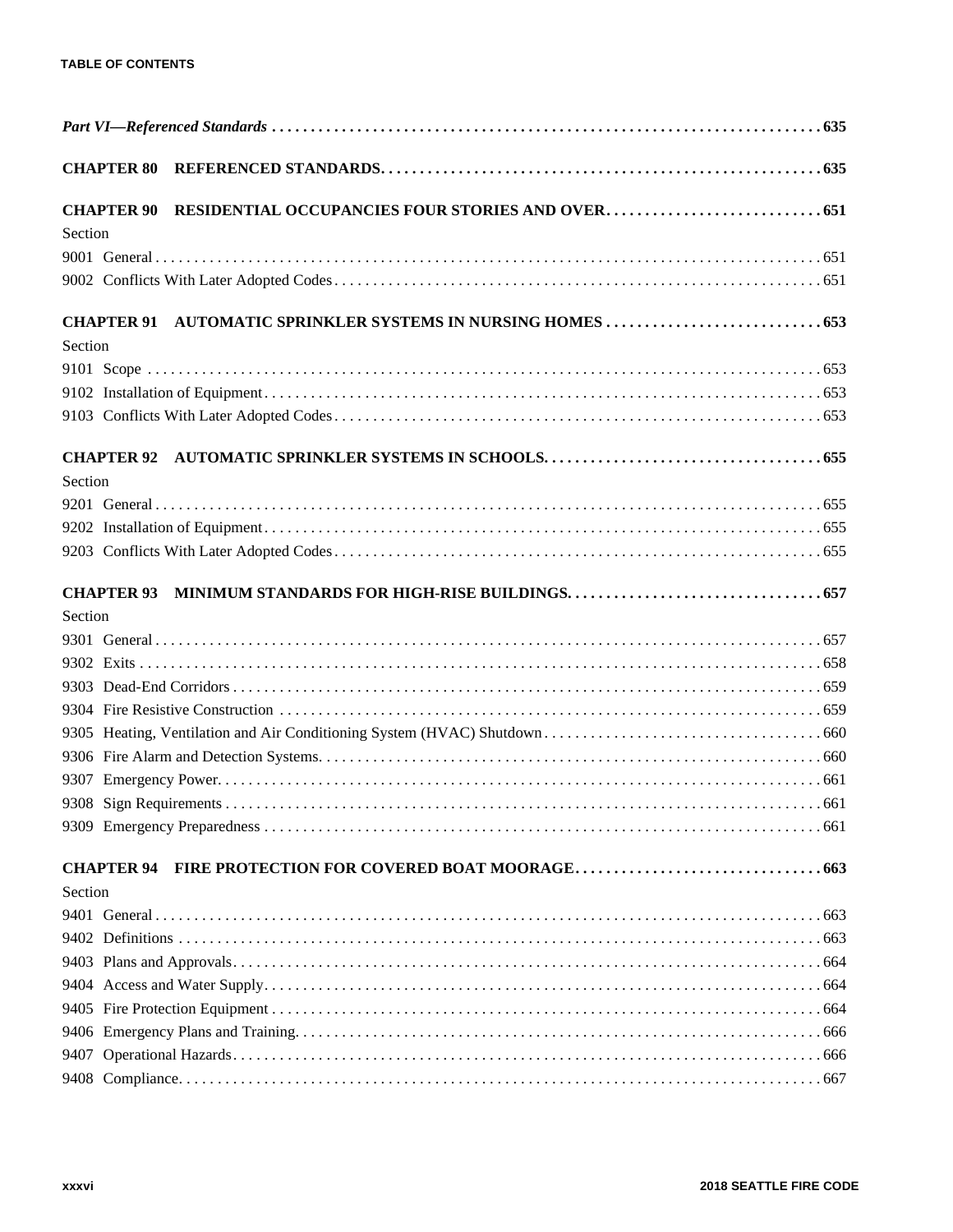| Section           |                                                                   |
|-------------------|-------------------------------------------------------------------|
|                   |                                                                   |
| <b>APPENDIX B</b> |                                                                   |
| Section           |                                                                   |
|                   |                                                                   |
|                   |                                                                   |
|                   |                                                                   |
|                   |                                                                   |
|                   |                                                                   |
|                   |                                                                   |
| <b>APPENDIX C</b> | FIRE HYDRANT LOCATIONS AND DISTRIBUTION<br>Not adopted in Seattle |
| <b>APPENDIX D</b> |                                                                   |
| Section           |                                                                   |
|                   |                                                                   |
|                   |                                                                   |
|                   |                                                                   |
|                   |                                                                   |
|                   |                                                                   |
|                   |                                                                   |
|                   |                                                                   |
|                   |                                                                   |
| <b>APPENDIX E</b> |                                                                   |
| Section           |                                                                   |
|                   |                                                                   |
|                   |                                                                   |
|                   |                                                                   |
|                   |                                                                   |
|                   |                                                                   |
| Section           |                                                                   |
|                   |                                                                   |
|                   |                                                                   |
|                   |                                                                   |
| Section           |                                                                   |
|                   |                                                                   |